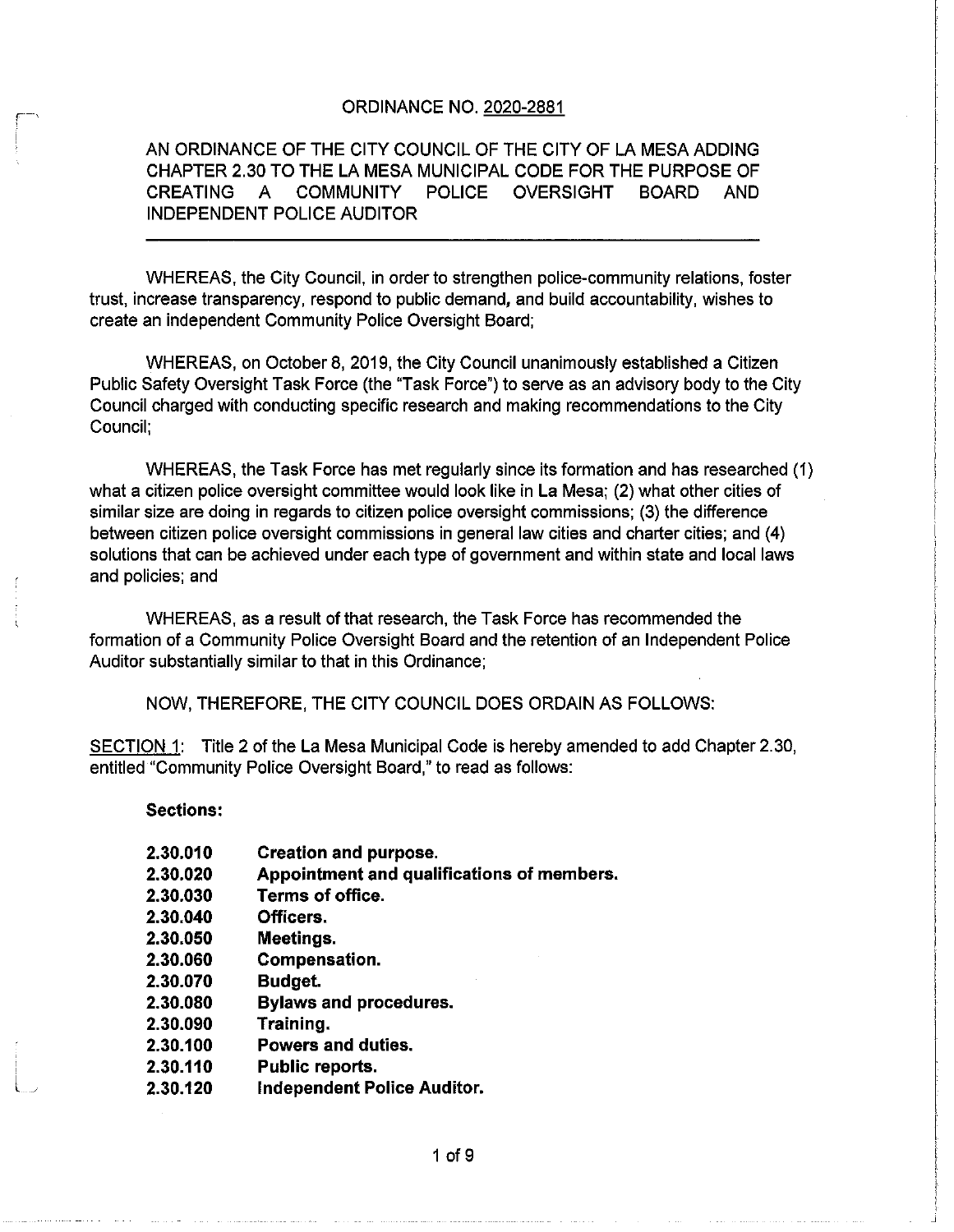2.30. 130 Requirement of cooperation by the La Mesa Police Department and all other City employees and officials with the CPOB.

# 2. 30. 140 Severability.

## 2. 30. 010 Creation and purpose.

- a) There is hereby permanently created the Community Police Oversight Board hereinafter referred to as the " CPOB"). The purpose of the CPOB is to advise the Chief of Police, Mayor, City Council, and City Manager on the administration of the La Mesa Police Department and on matters of public safety within the City.
- b) The CPOB shall function as a means of community participation and oversight by directing and reviewing audits, and by reviewing and recommending policies, practices and programs designed to bring about community policing that is sensitive, effective, and responsive to the needs of the City and its residents.
- c) The CPOB shall promote and encourage open communication and cooperation between the La Mesa Police Department and residents of the City, recognizing that policing the City of La Mesa is a shared responsibility. The CPOB shall also develop and make recommendations directed toward informing the community of its rights and responsibilities when coming into contact with police officers.

## 2. 30. 020 Appointment and qualifications of members.

- a) The CPOB shall consist of eleven ( 11) voting members appointed by the Mayor in consultation with one other City Council member and confirmed by the City Council. All voting members of the CPOB shall be residents of the City of La Mesa. The CPOB voting members shall include:
	- $\bullet$  one (1) representative from each of the four (4) beat areas of the City,
	- one (1) representative of a La Mesa faith-based community,
	- $\bullet$  one (1) representative of the La Mesa business community,
	- one (1) adult employee or designee of Helix Charter High School,
	- one (1) adult employee or designee of the La Mesa-Spring Valley School  $\bullet$ District,
	- one (1) young adult between the ages of 18 to 30,
	- one ( 1) advocate for people experiencing homelessness, substance  $\bullet$ abuse, mental health or other social issues, and
	- one ( 1) senior aged 62 or older.  $\bullet$
- b) The CPOB shall create an internship program for La Mesa residents currently enrolled in high school or college and between the ages 16 and 22, inclusive, through which students may serve as temporary, non -voting CPOB members.
- c) The Mayor and City Council shall strive to appoint CPOB members who reflect a diverse representation of the community and include individuals with diverse backgrounds, experiences, economic status, interactions with law enforcement,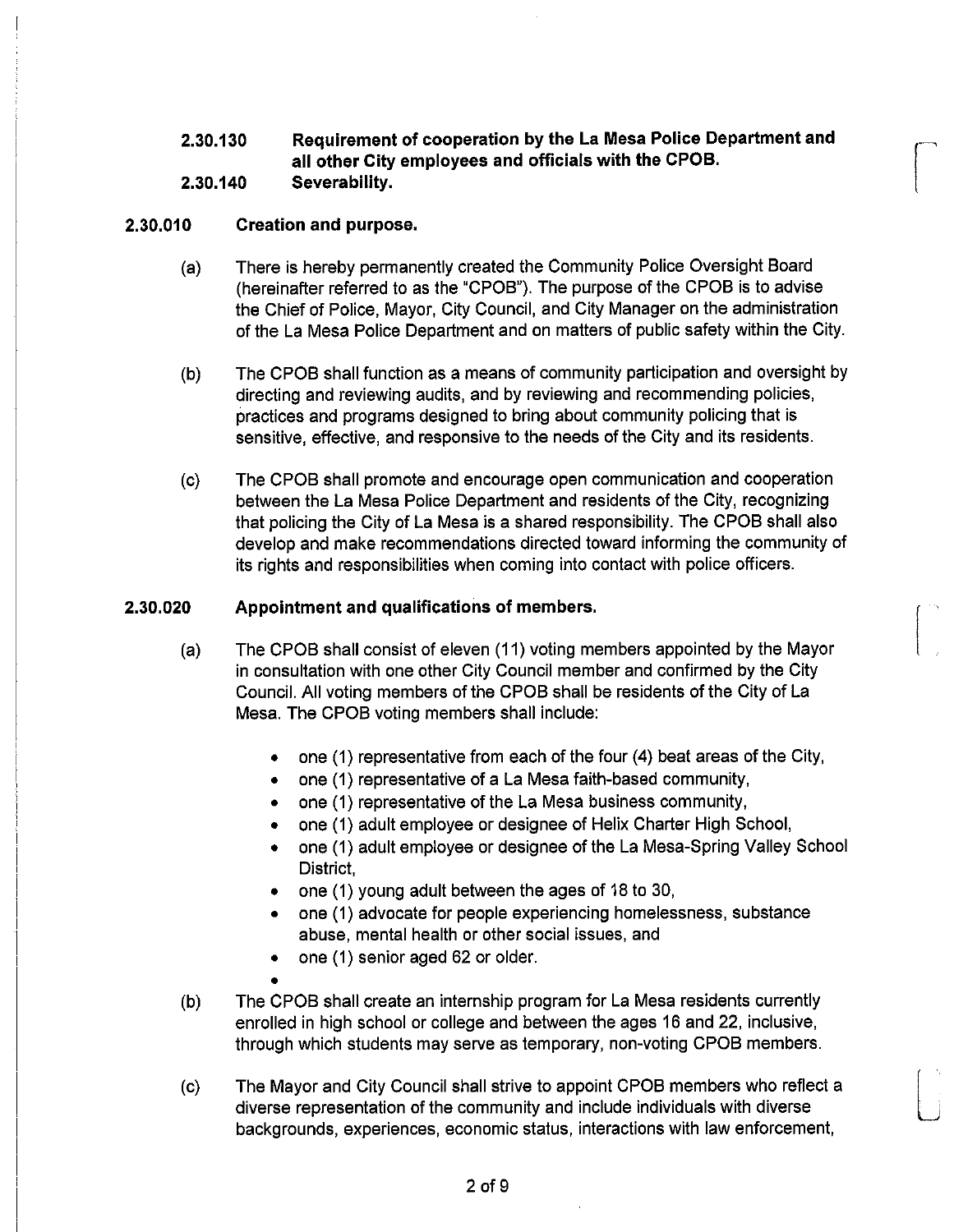and beliefs. No one shall be excluded from the CPOB because he or she has a criminal record.

d) No current public safety officers or members of their immediate families, and no individuals who served as a public safety officers in the past five (5) years or members of their immediate families, may be appointed to serve on the CPOB, but the CPOB shall regularly include participation from the Chief of Police or his or her designees in CPOB meetings as described in section 2. 30.050, subdivision (b). For purposes of this subdivision, "public safety officer" is defined in Government Code section 3301.

#### 2. 30.030 Terms of office.

- a) The term of each member of the CPOB shall be for two years, but the terms of not more than six (6) members shall expire in any year. Therefore, when the initial eleven (11) members are selected, five (5) of them shall be randomly chosen to serve an initial one-year term and the remaining six (6) shall serve an initial two- year term. No members shall serve for more than four consecutive full terms. For this purpose, the initial one- year terms in this paragraph shall be considered full terms. After four consecutive full terms, an interval of two years must pass before a member is eligible to be reappointed. The expiration date of all terms shall be December 31, but each member shall serve until his or her successor is duly appointed and qualified.
- b) A member may resign before the expiration of a term with written notification to the chairperson of the CPOB and the Mayor.
- c) Members of the CPOB serve at the pleasure of the City Council and may be removed from office by a majority vote of the Council. The CPOB may recommend to the City Council that a member be removed for reasons including but not limited to: ( 1) misuse of position as a CPOB member, (2) misuse of police-issued documents, (3) misconduct that impedes the member's ability to serve as an effective and impartial CPOB member, (4) unexcused absences from at least three consecutive meetings, (5) violation of the Code of Ethics of the National Association for Civilian Oversight of Law Enforcement ( NACOLE), or ( 6) conflict of interest.
- d) Upon receipt of notification of resignation or upon a Council vote of removal, the position shall be considered vacant and eligible for the Mayor, in consultation with one other City Council member, to appoint the replacement followed by confirmation by the City Council for the remainder of that term.

#### 2. 30. 040 Officers.

During January of each year, the CPOB shall elect one of its members as chairperson and one as vice-chairperson who shall each hold office for one (1) year and until their respective successors are elected. No officer shall be eligible to immediately succeed himself or herself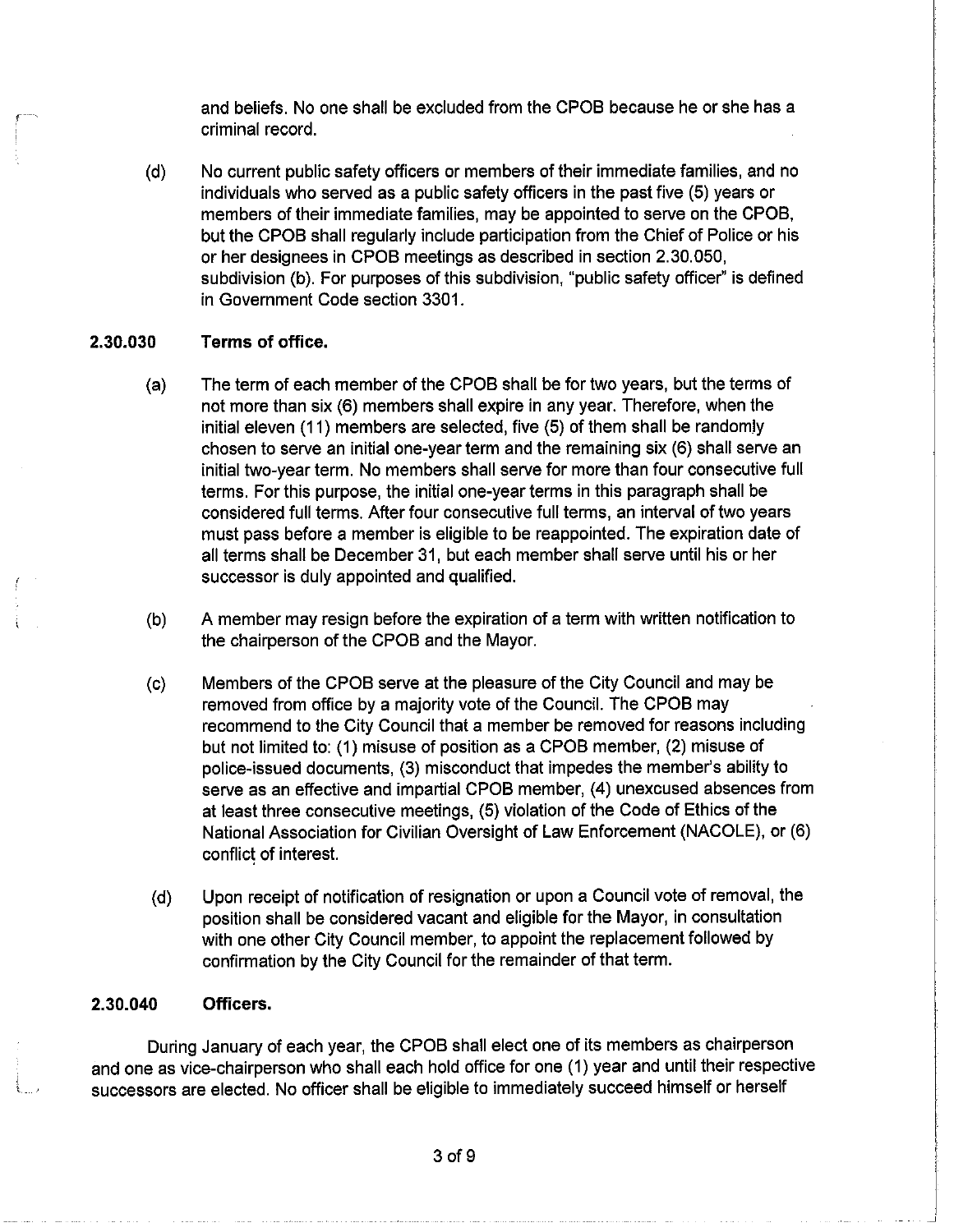more than once in the same office. Officers shall be elected no later than the second meeting of the CPOB following its appointment.

## 2. 30. 050 Meetings.

a) The CPOB shall hold its first meeting within thirty days after all of its members have been appointed and confirmed. At the first meeting, and again at the first meeting of each calendar year, the CPOB shall set the time and place of regularly scheduled meetings. The CPOB shall meet at least monthly, but during the first year after the CPOB is created, the CPOB shall meet at least every two weeks. All CPOB meetings are subject to the Brown Act.

l

b) In the interest of upholding and modeling a positive relationship between the citizens of La Mesa and the La Mesa Police Department, the La Mesa Chief of Police or his or her designee shall be invited as a guest to attend the beginning of all public meetings of the CPOB and, as the first order of new business, be placed on the agenda to comment or report on any matters under consideration by the CPOB.

## 2. 30. 060 Compensation.

Members of the CPOB shall serve without compensation, provided that the City Council may authorize the reimbursement of reasonable expenses incurred by the members in the performance of their duties.

## 2.30. 070 Budget.

The City shall provide funding for general operating expenses, an independent auditor, expenses to communicate with the public, and, from time to time as needed, outside legal support shall be provided upon approval from the City Council. Additionally, the City shall provide funding for staff and clerical support including an executive director upon request and upon a showing of need by the CPOB. If needed, the executive director will be appointed by the City Manager with input from the CPOB.

## 2. 30. 080 Bylaws and procedures.

The CPOB may adopt bylaws and operating procedures from time to time, which shall be approved by the City Council, provided that if any provision of such bylaws or operating procedures conflicts with this Chapter 2. 30\_, this chapter shall prevail.

### 2. 30. 090 Training.

The City shall provide appropriate funding for introductory training of new CPOB members as well as continuing education for all members. Training shall be developed in consultation with the National Association for Civilian Oversight of Law Enforcement' s Recommended Training for Board and Commission Members and shall cover all of the following, but not be limited to: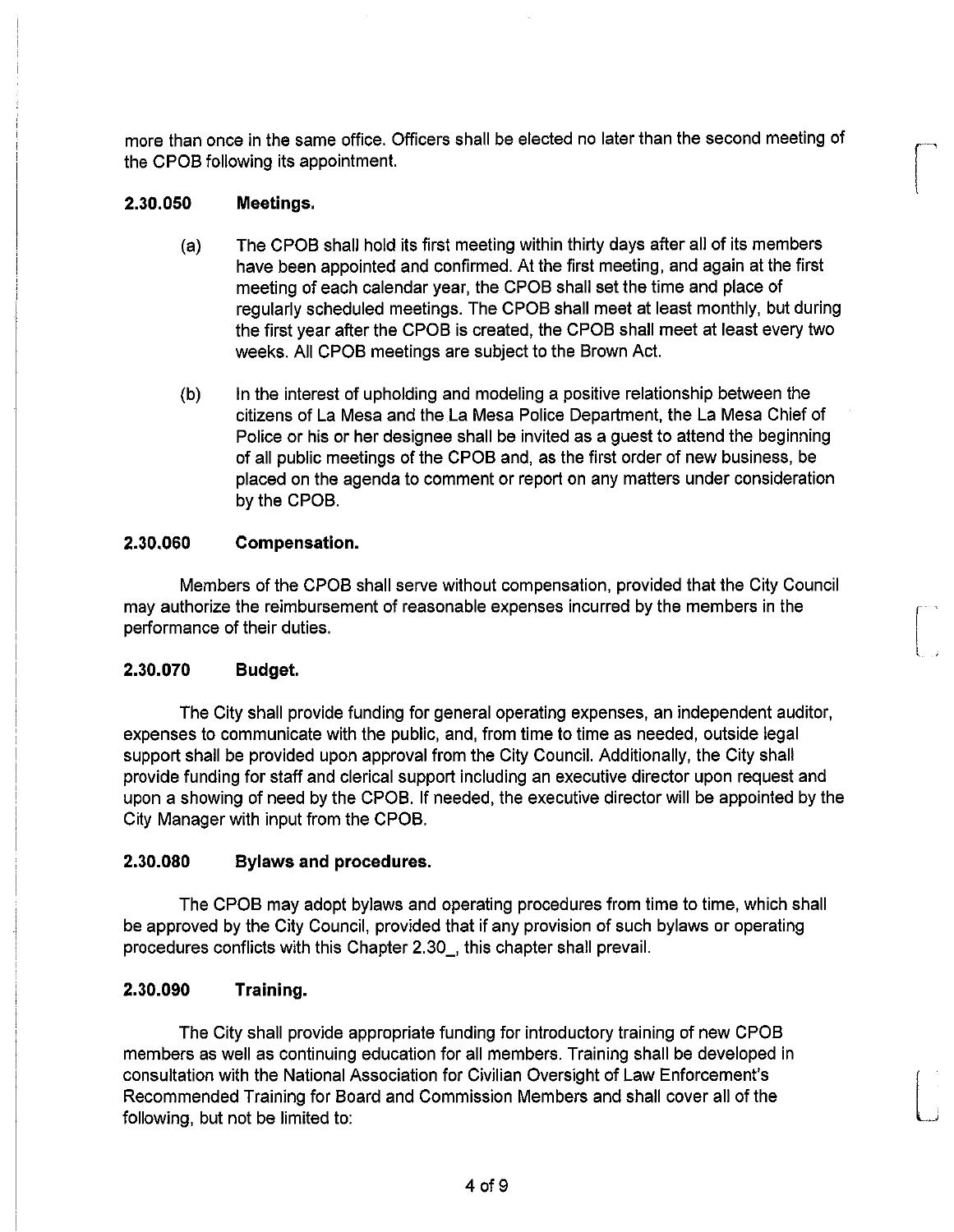- a) The ordinance establishing the CPOB;
- b) Laws governing local public records and public meetings, confidentiality, police officer rights, arrestee rights, excessive force;
- c) Police policies, practices, and procedures around stops, arrests, use of force, detention, large- scale protests and marginalized communities; and
- d) Confidentiality training for the purpose of reviewing personnel or other documents that are protected by privacy laws.

## 2. 30. 100 Powers and duties.

To effectuate its purpose, the CPOB shall, in compliance with the California Public Safety Officers Procedural Bill of Rights Act ( Gov. Code, §§ 3300 et seq.), Government Code section 38630, Government Code section 37104, Penal Code section 832.7, and all other applicable state and federal law:

- a) Independently receive, register, and deliver to the Chief of Police, in compliance with state and federal law, all complaints against officers of the La Mesa Police Department regarding allegations of misconduct.
- b) Automatically initiate and review audits prepared by the Independent Police Auditor of all investigations and dispositions of incidents of use of force involving the following: accidental discharge of weapons, officer -involved shootings, officer -involved deaths, or officer -involved interactions resulting in serious bodily injury, including those that occurred before the formation of the CPOB.
- c) Have the power at its discretion to initiate and review audits prepared by the Independent Police Auditor of the Internal Affairs investigations and dispositions of any complaints of misconduct by the La Mesa Police Department or its officers.
- d) Make recommendations, in coordination with the Independent Police Auditor, to the Chief of Police regarding further investigation, processes, and dispositions.
- e) From time to time, as deemed necessary by the CPOB if the Independent Police Auditor and the CPOB are denied access to any files or witnesses, request in writing that the City Council issue subpoenas pursuant to its inherent subpoena power under State law to compel production of the requested files or witnesses to the Independent Police Auditor and CPOB.
- f) Develop a program for the mediation of complaints, in coordination with the Chief of Police and with the assistance of resources such as National Conflict Resolution Center or other similarly qualified experts.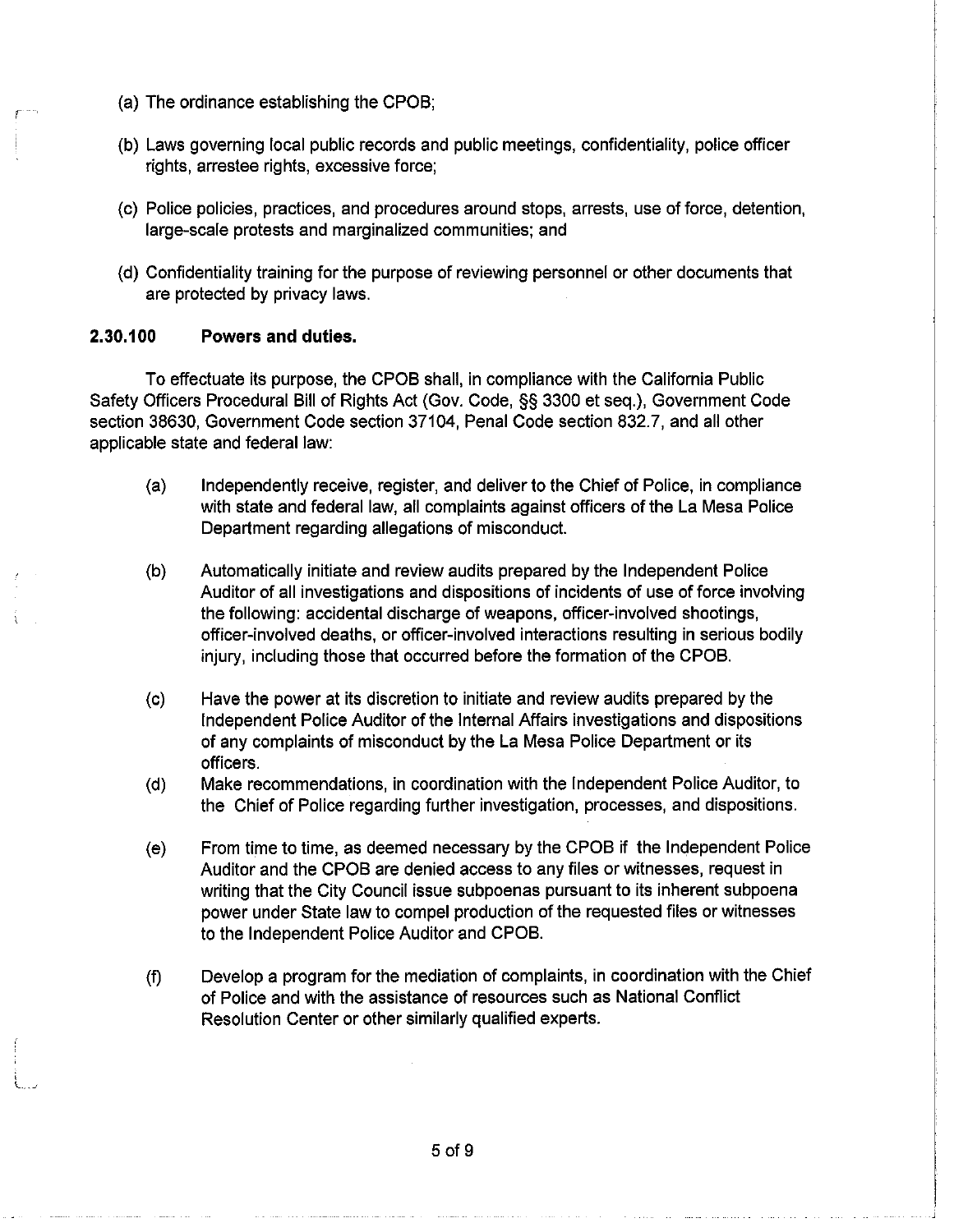- g) Regularly review and make recommendations, relying on the expertise and assistance of the Independent Police Auditor as needed, as to La Mesa Police Department's:
	- (1) policies, procedures, practices, and training as to regular operations;<br>(2) policies, procedures, and practices as to hiring and promotions;
	- (2) policies, procedures, and practices as to hiring and promotions;<br>(3) policies, procedures, practices, and training as to internal invest
	- policies, procedures, practices, and training as to internal investigations of misconduct;
	- 4) initial and in- service trainings in de- escalation techniques, human relations instruction, and implicit bias training;
	- 5) policies, procedures, practices, and training as to community -oriented policing; and
	- 6) any and all other areas of policing or La Mesa Police Department policies, procedures, practices, and training that the CPOB finds appropriate for review.
- h) Study, develop, and recommend alternative crime -prevention policies and strategies to the Chief of Police, Mayor, City Council, and City Manager; assess and make recommendations regarding the role in public safety of social services, including but not limited to those related to mental health, alcohol and substance abuse, homelessness, juvenile justice, and education.
- i) Develop and recommend, in conjunction with the Chief of Police, Mayor, City Council, and City Manager, education programs regarding policing in La Mesa and community outreach events such as townhall meetings, forums to communicate information about neighborhood watch programs, or events designed to encourage safety and emergency preparedness.
- (j) Request and review data from the La Mesa Police Department as needed to effectuate its powers and duties. Such data may include, but is not limited to data regarding police use of force; demographics of individuals stopped, searched, or arrested; demographics of La Mesa Police Department officers and staff; officer training and qualifications; criminal proceedings; and civil lawsuits and administrative claims.
- k) Consult with City staff and the City Council in drafting the Request for Proposal for the Independent Police Auditor, evaluate the proposals, and recommend candidate(s) to the City Council for appointment. Once every two years, the CPOB shall evaluate the performance of the Independent Police Auditor and provide a written evaluation to the City Manager, Mayor, and City Council.

### 2. 30. 110 Public reports.

a) The CPOB shall draft and issue public reports regarding the issues described in 2.30.100, subdivisions  $(g)(1) - (g)(5)$  and  $(h)$  annually. An annual report may be in the form of an update from a previous year's report. The CPOB may issue additional public reports as it deems appropriate.

.<br>......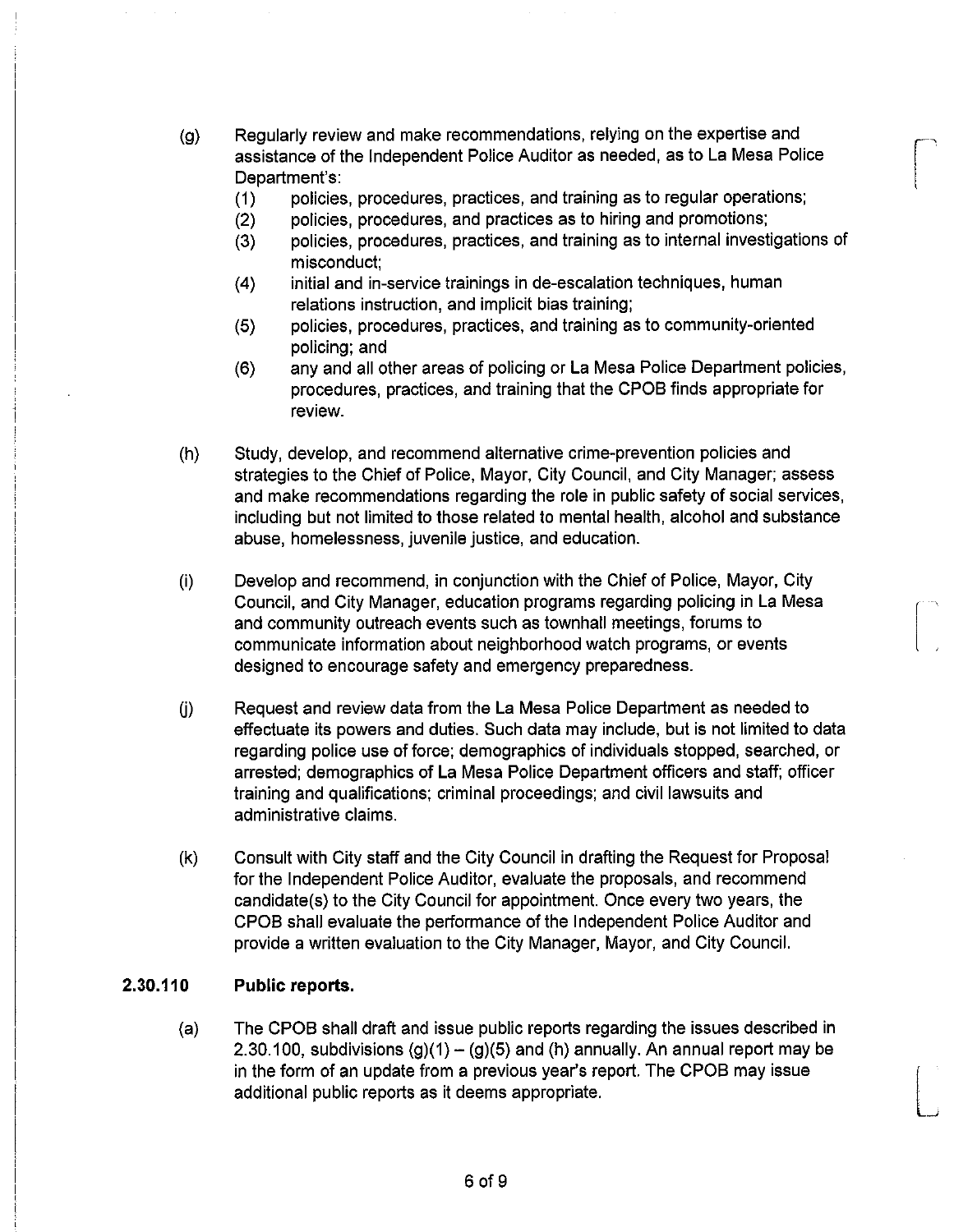- b) The CPOB shall, in conjunction with the Independent Police Auditor, provide semi-annual public reports to City Council and City Manager on the number and types of complaints reviewed and the CPOB's responses, investigative findings, analysis of police data, police progress on CPOB recommendations and other updates relevant to the mission of the CPOB.
- c) All public reports shall omit or redact any confidential or privileged information as defined by State law.

### 2. 30. 120 Independent Police Auditor.

- a) The City shall retain the services of an Independent Police Auditor. The Independent Police Auditor shall have the authority to review and assess for objectivity, thoroughness, and appropriateness of disposition citizen complaint investigations of misconduct and internal affairs investigations associated with the La Mesa Police Department and make recommendations regarding those investigations to the Chief of Police. The essential functions and duties of the Independent Police Auditor shall be to:
	- 1) Receive citizen complaints of police misconduct directly and deliver them to the Chief of Police and the CPOB;
	- 2) Timely receive copies of all complaints of police misconduct received directly by the La Mesa Police Department;
	- 3) Automatically review and assess for objectivity, thoroughness, and appropriateness the investigations and dispositions of incidents of use of force involving the following: accidental discharge of weapons, officer involved shootings, officer -involved deaths, or officer -involved interactions resulting in serious bodily injury;
	- 4) Review and assess for objectivity, thoroughness, and appropriateness the Internal Affairs investigations and dispositions of any complaints of misconduct by the La Mesa Police Department or its officers at the request of the CPOB, regardless of how the complaint was received;
	- 5) Provide reports of each investigation and disposition to the CPOB upon completion;
	- 6) Make recommendations to the CPOB and Chief of Police regarding further investigation, processes, and dispositions;
	- 7) Meet with the City Manager, Chief of Police, and City Council upon request, but at least annually, to discuss the Independent Police Auditor's observations, concerns, and recommendations;
	- 8) Meet with the CPOB once per quarter to discuss the Independent Police Auditor's observations, concerns, and recommendations; and
	- (9) Assist the CPOB at the CPOB's request in the auditing and assessment of the issues described in section 2.30100, subdivisions (g) and (h).
- b) As part of his or her essential functions and duties, the Independent Police Auditor shall, in conformity with state and federal law, have the discretion to interview witnesses and have access to all La Mesa Police Department files.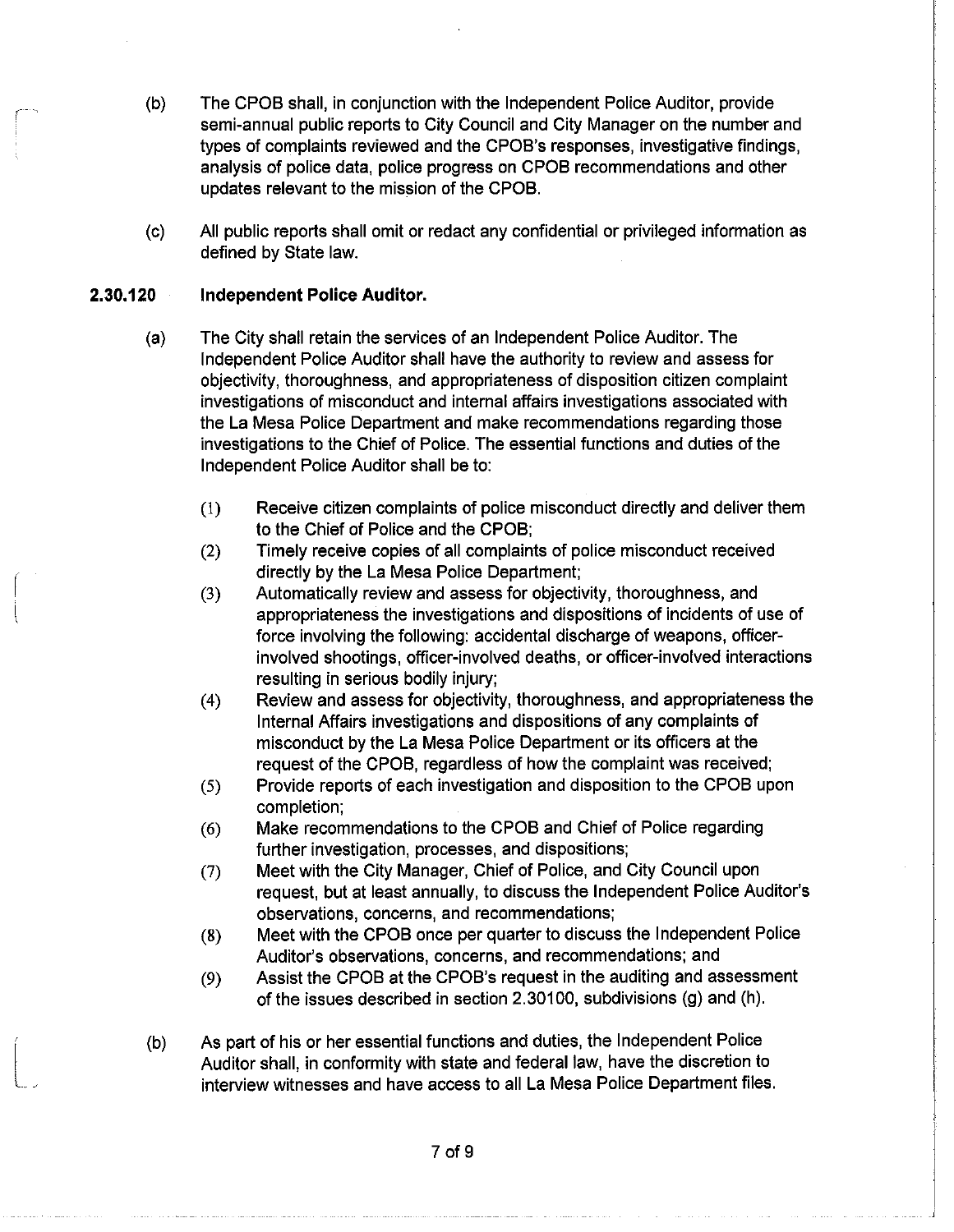c) The Independent Police Auditor shall serve at the pleasure of the City Council ^ and may be removed by a majority vote of the Council.

i

## 2. 30. 130 Requirement of cooperation by the La Mesa Police Department and all other

- a) The La Mesa Police Department and all other City of La Mesa employees and officials shall, except as expressly prohibited by law and to the extent authorized by the City Manager, respond promptly to any and all reasonable requests for information, interviews, data, or records for the purpose of enabling the CPOB to carry out its powers and duties. Any confidential information, including any documents pertaining to Internal Affairs complaints or investigations obtained by the CPOB from the La Mesa Police Department, shall remain confidential and shall not be disclosed to the public.
- b) The Chief of Police shall, within 30 days of delivery of any recommendations of any kind by the Independent Police Auditor or CPOB, respond in writing to both the Independent Police Auditor and the CPOB regarding further investigation, processes, and dispositions of any complaints or investigations. The Chief of Police may request the City Manager for a single 30-day extension to respond to any recommendations upon a showing of good cause.

## 2.30. 140 Severability

If any section, division, sentence, clause, phrase or portion of this chapter is, for any reason, held invalid or unconstitutional by any court of competent jurisdiction, the portion shall be deemed a separate, distinct and independent provision, and the holdings shall not affect the validity of the remaining portions of this chapter.

SECTION 2: This ordinance shall be effective 30 days after its adoption and the City Clerk shall certify to the adoption of this Ordinance. The City Clerk is hereby authorized to use summary publication procedures pursuant to Government Code Section 36933 utilizing a newspaper of general circulation published in the City of La Mesa.